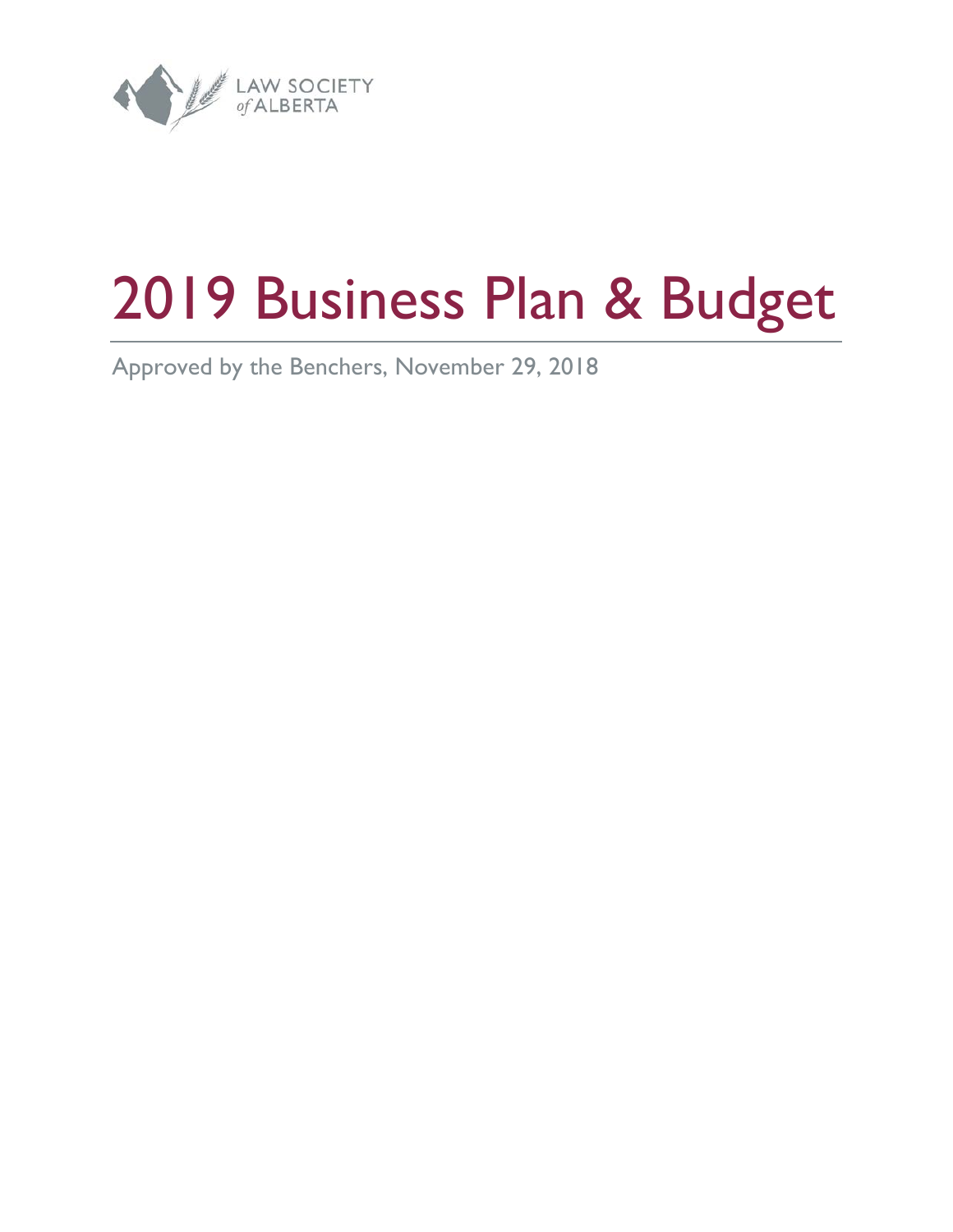

# **Table of Contents**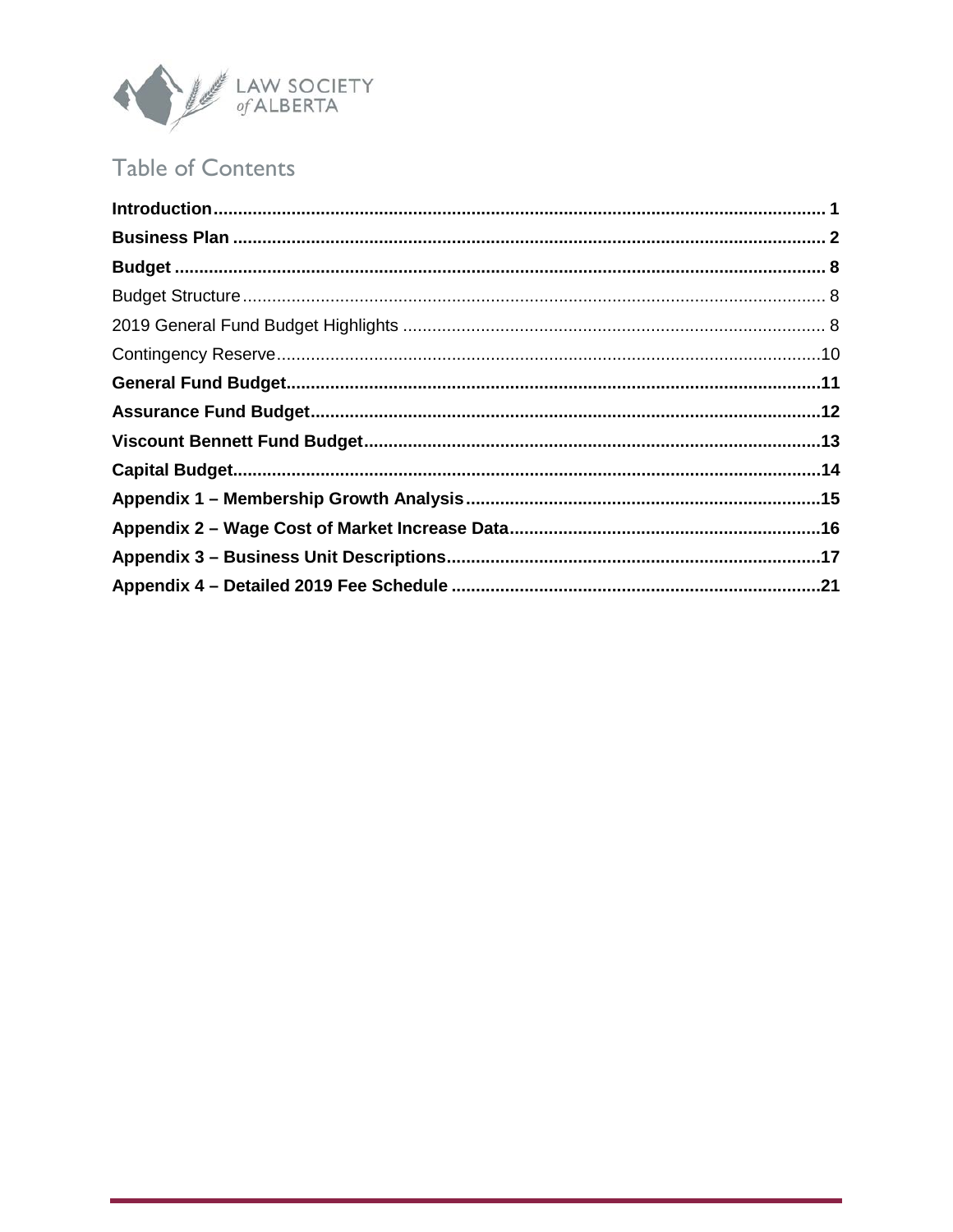

### <span id="page-2-0"></span>**Introduction**

The Business Plan and Budget<sup>[1](#page-2-1)</sup> contained in this document represents management's plan and funding proposal to carry out the final year of the 2017 - 2019 Strategic Plan. The Business Plan describes the focus of Law Society activities in 2019 in alignment with the Strategic Plan and an overview of how the core functional areas of the Law Society accomplish and support our regulatory work. The budget is driven by the Business Plan and represents the financial requirements to perform the work outlined in the Plan.

As contemplated in the Strategic Plan, we are maturing as a regulator. While this journey never ends, we have made great strides in recent years in becoming more proactive and innovative in our regulatory approach. Investments in our business systems in recent years have allowed us to provide services to the public and lawyers in a much more efficient and responsive manner and capture data for making more informed strategic decisions.

We are in good shape organizationally and financially to address future challenges and opportunities to the end of the current strategic planning cycle and beyond. The 2019 budget reflects the financial capacity to fund our planned operations and two major capital projects without the need to increase the Practice Fee.

The document that follows describes the initiatives we plan to undertake and resources required in 2019 to successfully conclude the 2017 - 2019 Strategic Plan and prepare for the next threeyear planning horizon.

<span id="page-2-1"></span> <sup>1</sup> This plan does not include the indemnity program. The 2019 business plans and budgets for Alberta Lawyers Insurance Association (ALIA) and Alberta Lawyers Insurance Exchange (ALIEX) will be approved by the ALIEX Advisory Board.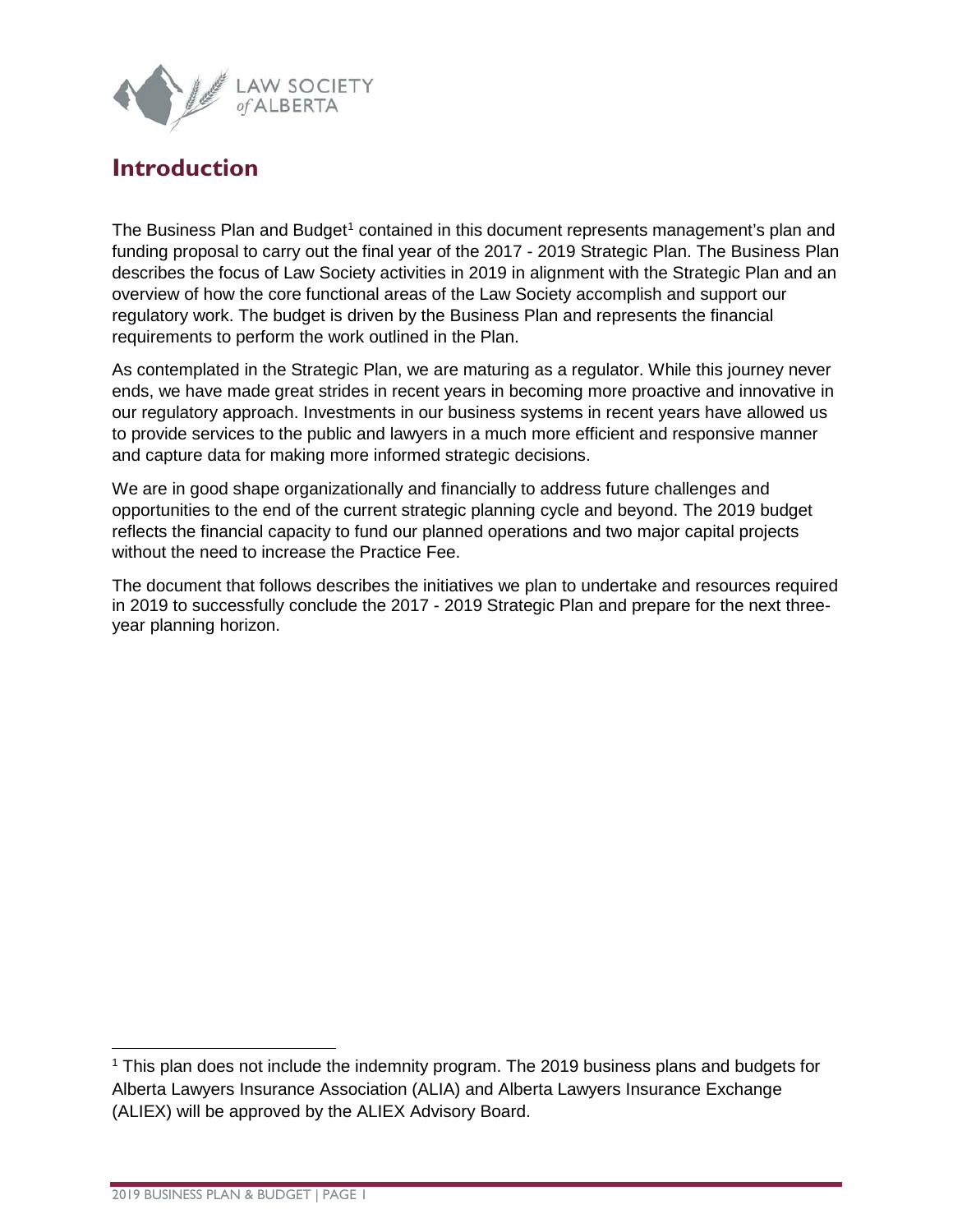

<span id="page-3-0"></span>The Business Plan is the vehicle through which the Strategic Plan adopted by the Benchers is converted into practical work. It takes the aspirations in the Strategic Plan, turns them into concrete plans to be implemented, and uses those plans as the foundation for the budget.

The Law Society Comprehensive Governance Plan includes this process diagram:

# **Law Society Planning Cycle**



In formulating the Business Plan, we considered the aspirations in the Strategic Plan. Because one of the Law Society's strategic goals is to be a model regulator, we also considered what is taking place in the world of professional regulation. We can then test our planned work against the work being carried out by leading regulators in Canada and the rest of the world to determine if we are achieving the aspirational goal of being a model regulator.

Determining and Reporting Risks: CEO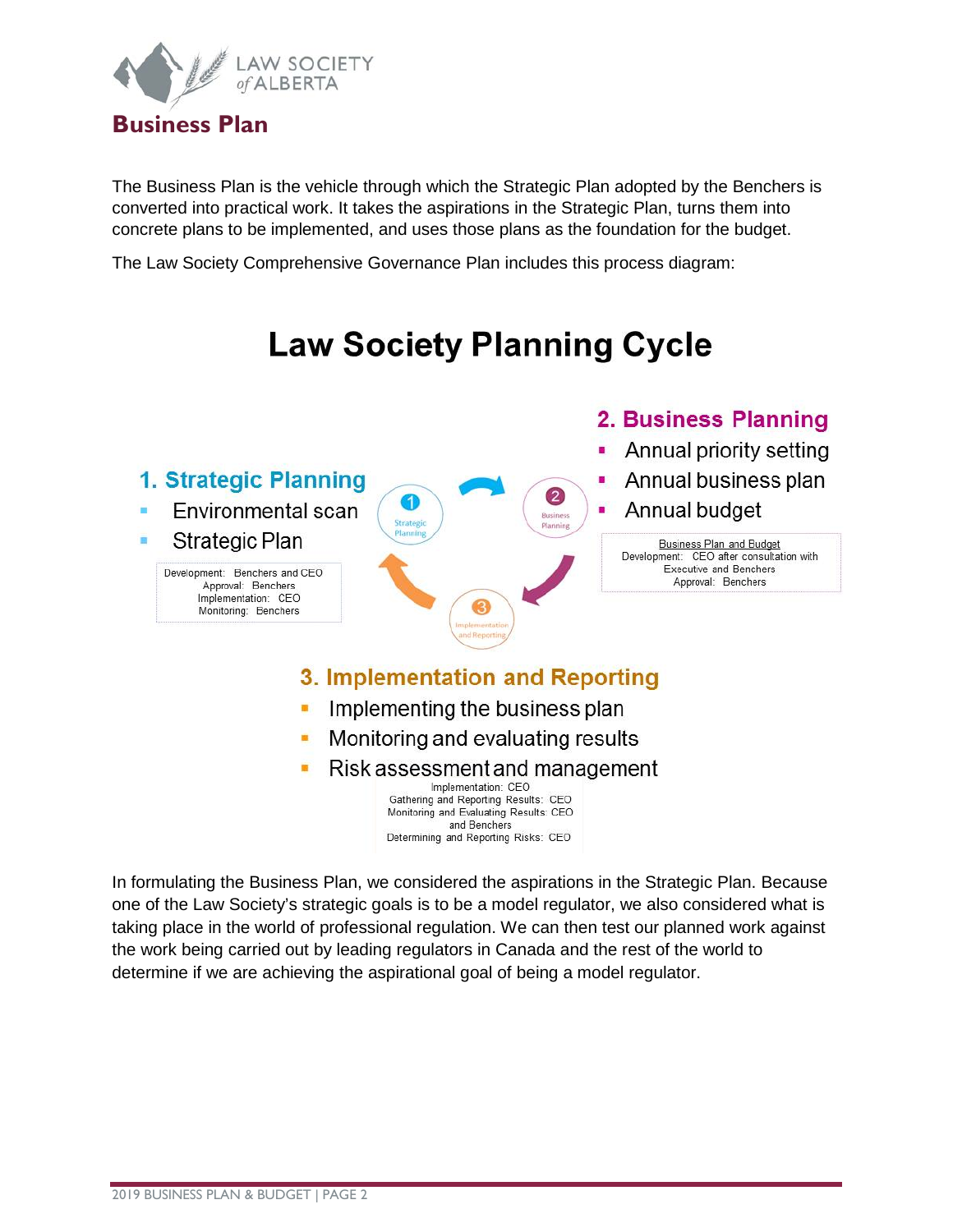

The Business Plan describes the proposed new or developmental work to be carried out in 2019, in addition to the continuing work of delivering all our core programs. We will also respond to emergent situations as they arise.

The following three key themes and the underlying areas of activity arose from our business planning process leading up to the development of the budget:

#### **1. Become a more sophisticated and nuanced regulator:**

- a. Intensify our efforts to become more proactive in our regulatory approach including expanded support for loss prevention initiatives in the indemnity program;
- b. Building on our work in 2018 related to a new *Legal Profession Act*, explore ways to secure a new statute;
- c. Continue to explore ways to reconceptualise how we regulate to facilitate innovation in the delivery of legal services;
- d. Continue to engage with lawyers about issues of importance to them and the future of the profession; and
- e. Further enhance our trust safety program to better manage risk to the public and by providing more support to lawyers in the safe operation of their trust accounts.

#### **2. Become more resourceful and efficient in how we manage our regulatory work:**

- a. Continue to improve our ability to make decisions based on sound data through enhancements to our business processes and technology infrastructure;
- b. Reduce complexity in our regulatory and related processes to further rationalize our cost structure and to enhance our responsiveness; and
- c. Further examine our traditional revenue model, particularly with respect to reduced fees for lawyers who practice on a part time basis.

#### **3. Execute the following special projects that will support the aspirations of the Strategic Plan:**

- a. In collaboration with our Manitoba and Saskatchewan Law Society partners, carry on the work started in 2017 to redesign CPLED:
- b. Continue with initiatives to address the recommendations of the Truth and Reconciliation Commission; and
- c. Continue to take steps necessary to facilitate the ultimate wind up of legacy trust misappropriation claims in the Assurance Fund.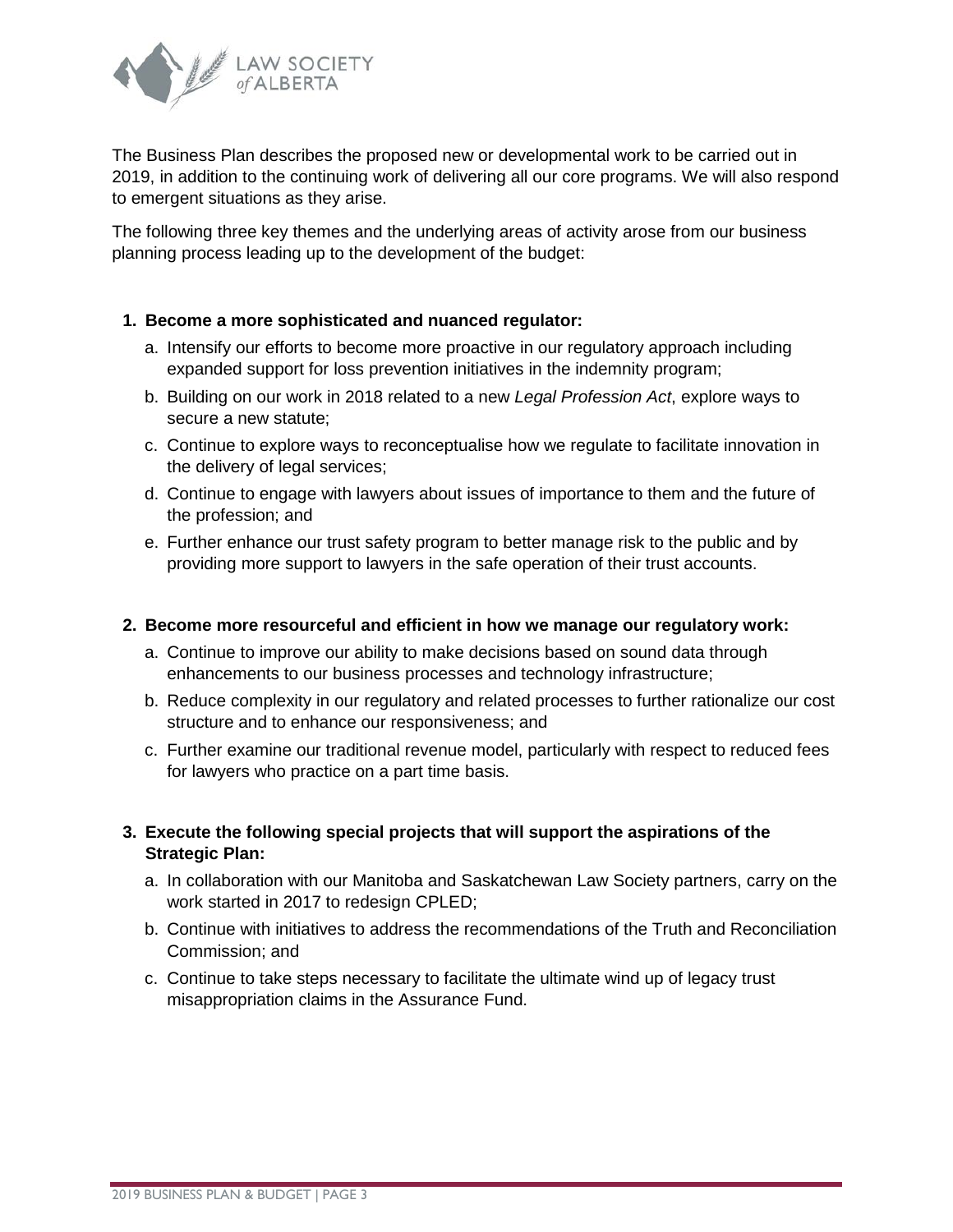

The table below illustrates how the above 2019 Business Plan themes support the achievement of the 2017 - 2019 Strategic Plan.

| 2019                                                  |                    |                           | 2017 - 2019 Strategic Goals               |                         |
|-------------------------------------------------------|--------------------|---------------------------|-------------------------------------------|-------------------------|
| <b>Business</b><br><b>Plan Focus</b>                  | Model<br>Regulator | Stakeholder<br>Confidence | Access to<br>Justice & the<br>Rule of Law | Governance &<br>Culture |
| 1. More<br>sophisticated<br>and nuanced<br>regulator  |                    |                           |                                           |                         |
| 2. More<br>resourceful<br>and efficient<br>management |                    |                           |                                           |                         |
| 3.Special<br>projects                                 |                    |                           |                                           |                         |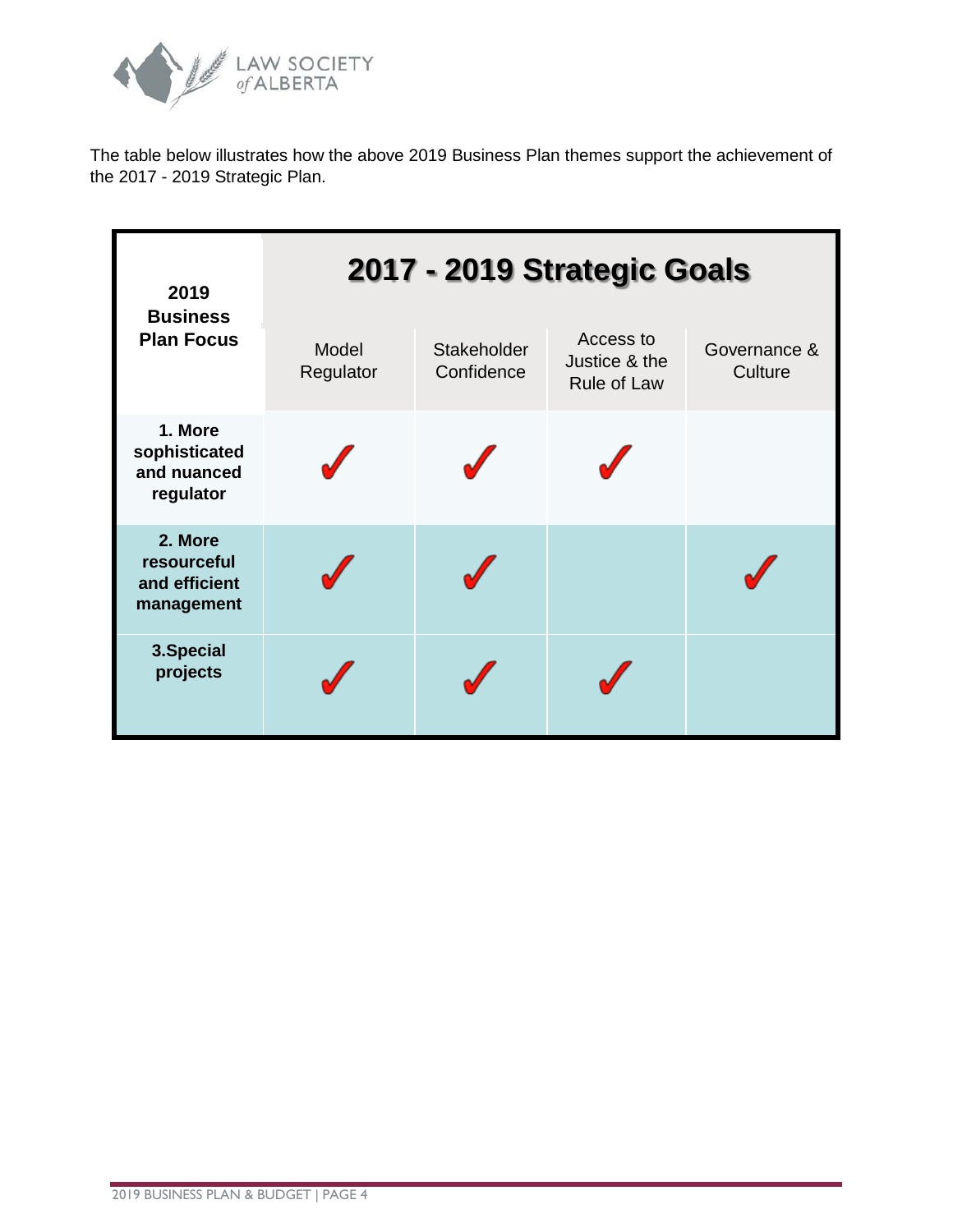

## **The Budget**

The budget pursues the initiatives outlined above – both the strategic and statutory ones – within a context in which we recognize our continuing need to balance our obligation to be the steward of the funds raised through lawyer fees and our obligation to protect the public interest. This year's budget preparation began with developing a business plan, which forms the foundation for this budget.

In organizing the business plan, we broke down our work into four core areas of the Law Society:

#### **1. Regulation**

Regulation consists of our Membership, Counsel, Conduct, Investigations, Trust Safety and Custodianship teams.

The Membership team deals with all aspects of applications for entry into the profession and for Professional Corporations and Limited Liability Partnerships. This team also deals with all changes in membership and annual renewals.

The Investigations, Counsel and Conduct teams work in concert to review, resolve (where possible), and investigate complaints, refer matters to Practice Management where appropriate, and prosecute when necessary. The Counsel team provides corporate counsel support to the Law Society and ALIA. In addition to dealing with lawyer conduct complaints, our investigative team supports our Early Intervention, Trust Safety and Membership units. Investigators also support in the examination of trust misappropriation claims under the Trust Safety Insurance program administered through ALIA and ALIEX.

Our Trust Safety team supports lawyers in the proper management of client trust accounts and operates a trust audit program to mitigate the risk of misappropriation of trust funds.

The Custodianship unit protects members of the public in the event their lawyer is unable or not allowed to continue the practice of law.

#### **2. Professionalism and Policy**

This core area bundles together all our proactive programs that support the professional work of lawyers, including Continuing Professional Development (CPD), early intervention, practice advice, practice management, policy and ethics, and work related to our response to the recommendations of the Truth and Reconciliation Commission.

#### **3. Governance**

Governance includes our Secretariat and Governance teams designed to support the Benchers and the ALIEX Advisory Board.

#### **4. Organizational Support**

This core area provides the supports necessary to carry out all our regulatory work including Finance & Accounting, Communications, Customer & Office Services, Business Technology, Information Management, Human Resources, and the Tribunals Office.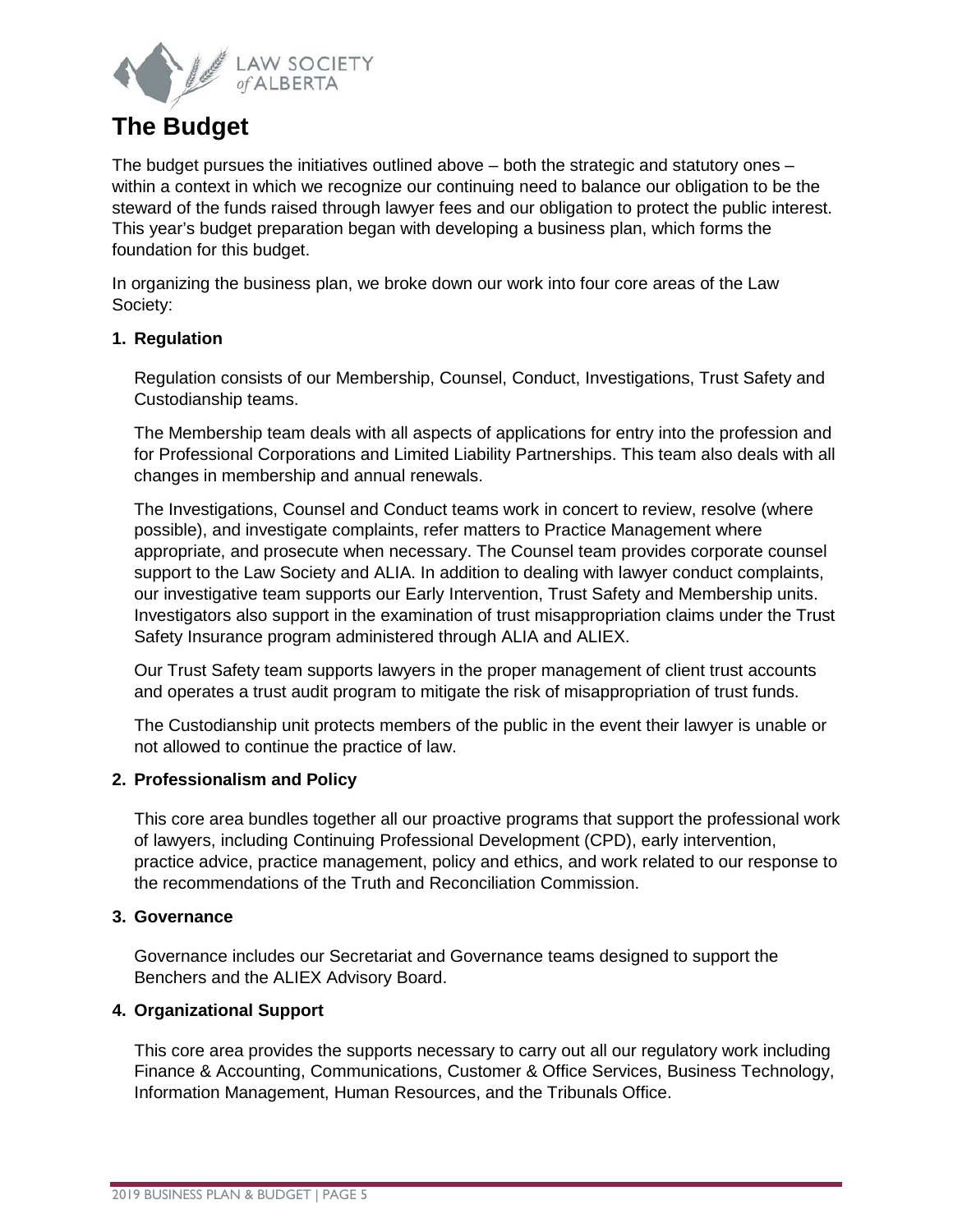

Please refer to Appendix 3 for more information on the business units contained in each core area.

#### **Budget Resource Allocation**

While we organize our work in the above areas, the following chart illustrates where our budget resources are focused. In this analysis, organizational support costs are allocated to each of these activity areas based on relative cost.

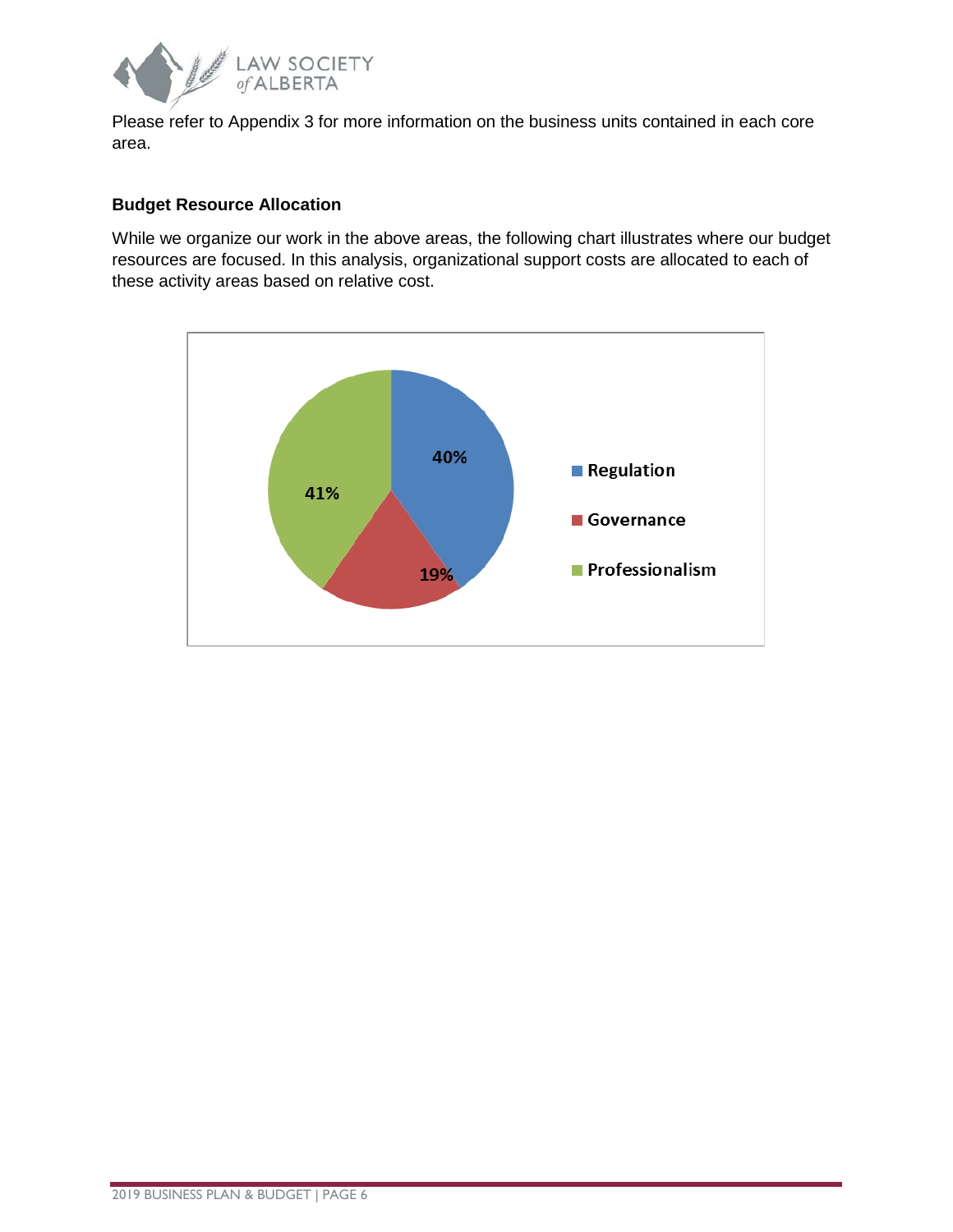

#### **Staff Resource Allocation**



The 2019 budget provides for 124 Full-Time Equivalent (FTE) staff relative to 120 in 2018.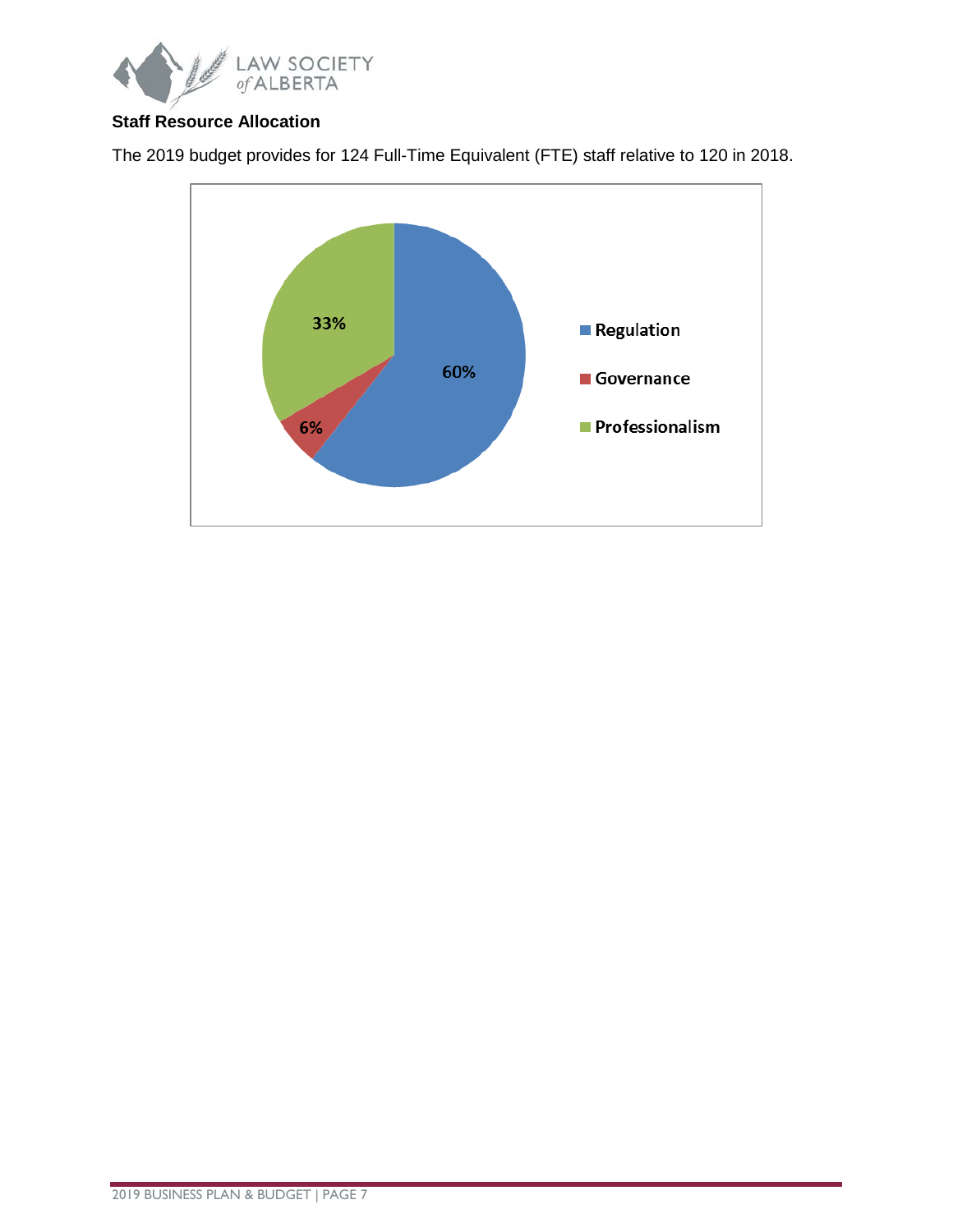

#### <span id="page-9-1"></span><span id="page-9-0"></span>**Budget Structure**

The Law Society budget includes three operating funds and a capital budget:

- The **General Fund**, which covers the general operating costs of the regulatory function and other work of the Law Society;
- The **Assurance Fund**, which covers the costs of compensating clients and others who are the victims of trust defalcations occurring prior to July 1, 2014 (claims for trust defalcations occurring after July 1, 2014 are covered under the Trust Safety Insurance program in ALIA and ALIEX);
- The **Viscount Bennett Fund**, a donated sum, the income from which funds scholarships for law graduates, articling students, and Alberta lawyers pursuing post-graduate legal studies; and
- The **Capital Budget,** which funds investments in assets with an economic life over one year including business technology items and improvements to leased premises.

In discussing the budget structure, we refer to:

- Budget 2019 which means the fiscal year beginning January 1, 2019 and ending December 31, 2019;
- Budget 2018 which means the fiscal year beginning January 1, 2018 and ending December 31, 2018; and
- Forecast 2018 which is our forecast of revenue and expenses for the fiscal year beginning January 1, 2018 and ending December 31, 2018 based on management's current estimate of anticipated results to December 31, 2018.

#### <span id="page-9-2"></span>**2019 General Fund Budget Highlights**

The General Fund budget included in the following pages reflects a breakeven position (i.e., revenue equal to expenses) relative to a budgeted surplus of \$208,800 in 2018.

Practice Fee revenue assumes the annual 2019 Practice Fee remains unchanged from 2018 at \$2,600 per active lawyer. The growth in revenue from the 2018 forecast and budget reflects an assumed rate of growth in active lawyers of 2.1% based on the average growth rate over the last five years. This growth rate is depicted in Appendix 1.

The General Fund budget includes management fee revenue of \$3,180,000 – a decrease of \$672,000 from 2018. The management fee has two components: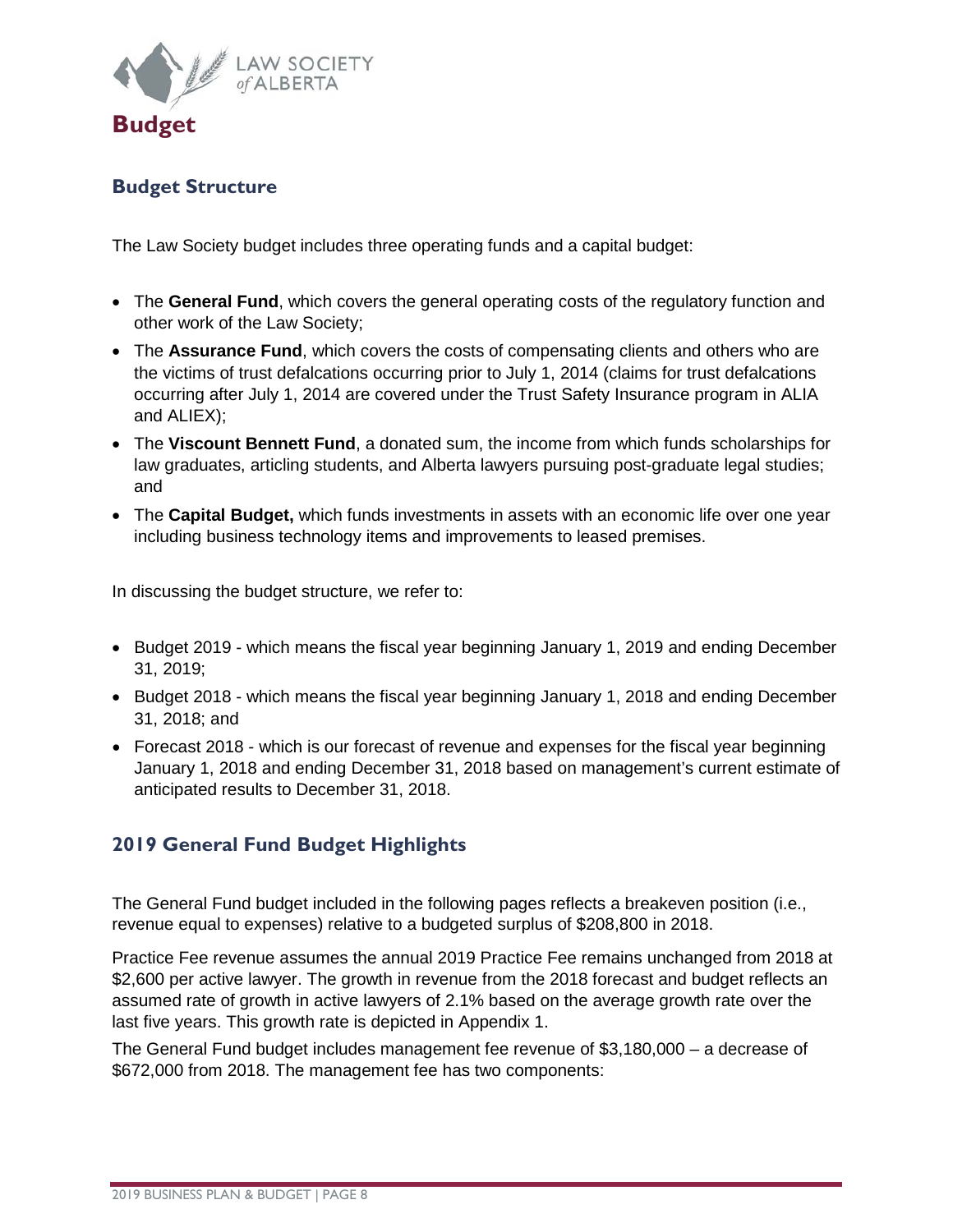

#### 1. ALIA - \$3,012,000 (2018 - \$3,696,000)

The Law Society provides several services and facilities to its wholly-owned subsidiary, ALIA, including office space, accounting, information technology, human resources and governance support. The cost of these facilities and services are recovered through the management fee based on approximations of actual use of these services by ALIA. The fee also includes a provision for loss prevention services provided to the indemnity program through the Law Society's proactive Early Intervention and Practice Management programs. Management estimates that if ALIA sourced these services independently, the cost would be significantly higher. The management fee is accounted for in the budgeted operating costs of ALIA and is factored into the determination of the annual insurance levy paid by Alberta lawyers in private practice. The ALIA management fee has declined from 2018 due to refinements in the allocation of costs to better estimate actual utilization of Law Society services.

#### 2. Assurance Fund - \$168,000 (2018 - \$156,000)

The cost of misappropriation claims and related activities is budgeted in the Assurance Fund. The cost of the Law Society's Investigations team is budgeted in the General Fund. A portion of that team's time is spent investigating trust misappropriation claims. Consequently, the General Fund budget includes management fee revenue charged to the Assurance Fund to recover the estimated portion of investigation costs dedicated to trust fund misappropriation claims. A corresponding amount is reflected in the Assurance Fund operating expense budget entitled "Administration".

Forecast expenses for 2018 are under budget by just under \$2.3 million. The primary reasons for the variance are:

- Reduction in pension costs due to a general rise in interest rates relative to original actuarial assumptions;
- A refund of CPLED costs for the 2017/18 program year due to increased student enrollment;
- Temporary staff vacancies due to hiring delays and unplanned staff absences;
- Reduced hearing activity relative to plan resulting in savings in hearing costs, adjudication expenses and investigations costs;
- Reduced custodianship costs due to ongoing process improvements;
- Cost savings due to the suspension of work related to the *Legal Profession Act;* and
- Spending deferrals in Trust Safety pending our ultimate decision to engage a new service provider commencing in 2019 to conduct our trust audit and analytics activities.

These cost reductions are temporary. Consequently, planned spending for 2019 is relatively unchanged from the 2018 budget. The operating surplus anticipated for 2018 will be utilized through our accumulated surplus in 2019 to fund renovations to our new leased premises and a loan to CPLED to rebuild the bar admission program. This obviates the need for any change in the Practice Fee in 2019.

Other assumptions reflected in the budget include:

• An overall increase in wages of 2% to keep pace with the Alberta labour market. As depicted in Appendix 2, wage levels have been trending upward during 2018. The 2019 budget also reflects anticipated increases to keep certain roles competitive with the labour market.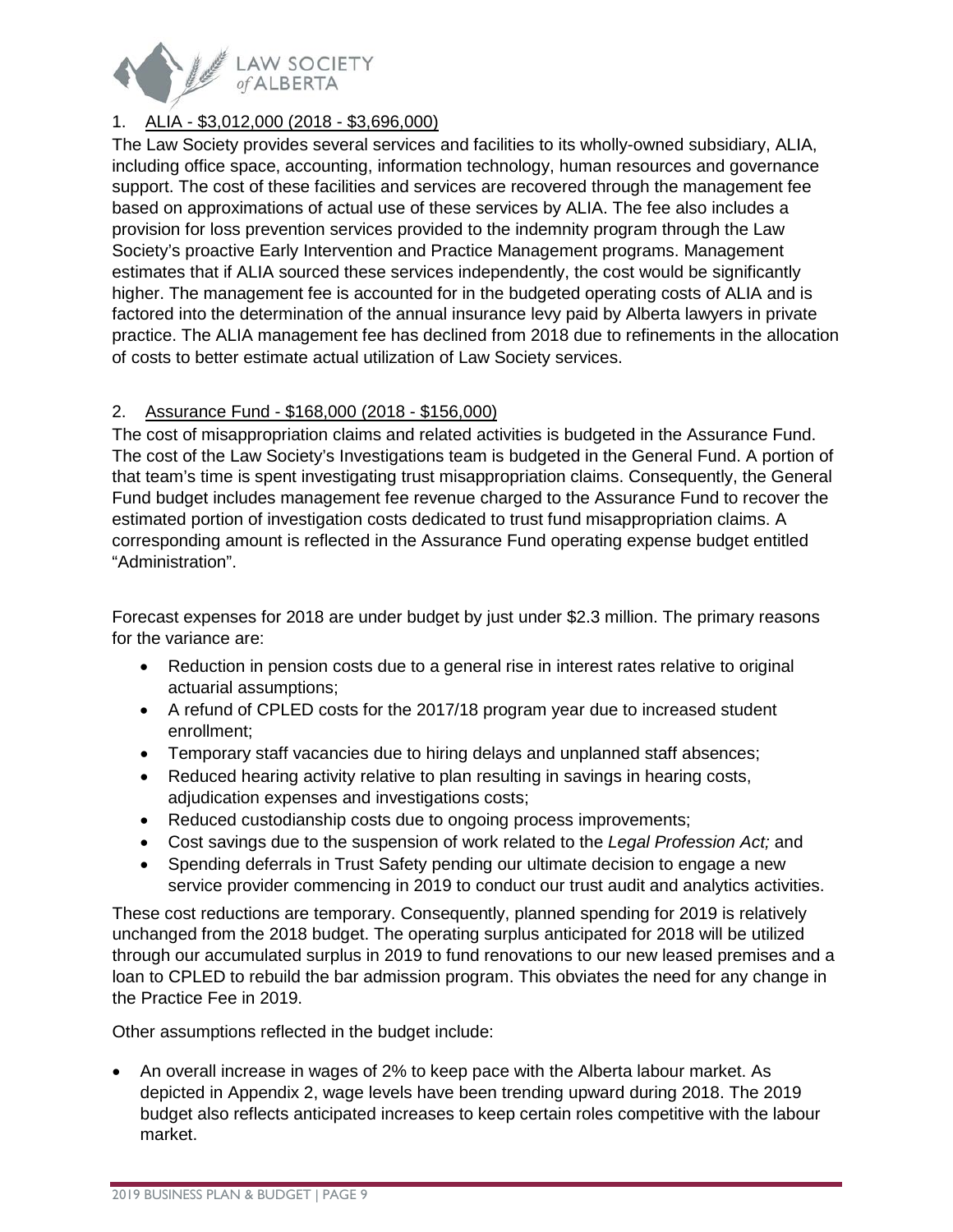

- Unrealized gains or losses on changes in the market value of investments related to the Assurance and Viscount Bennett funds have not been budgeted for as these amounts are virtually impossible to predict and are non-cash items by nature; and
- The Assurance Fund budget reflects no provision for claims. As we wind up the legacy Assurance Fund, it is unlikely that we will receive new claims for trust misappropriations that occurred prior to July 1, 2014 (the date the fund was closed with subsequent claims addressed under the Trust Safety Insurance program in ALIA/ALIEX). All existing claims have been provided for in previous years' provisions.
- The estimated cost to design, construct and move into the new leased space is based on assumptions as outlined in the Capital Budget below.

Summary budgets for the General, Assurance and Viscount Bennett Funds are included below.

#### <span id="page-11-0"></span>**Contingency Reserve**

The Law Society maintains a Contingency Reserve (the Reserve) designed to act as a financial reserve to support a stable fee structure over time. The Reserve can absorb unforeseen changes in planned spending and act as a fund for significant, one-time non-recurring expenditures to mitigate the need to make dramatic changes in the Practice Fee.

With the operating and capital budgets presented below, we forecast the Reserve will be just below \$2.5 million by the end of fiscal 2019. This forecast reflects the small budgeted surplus in the General Fund and is net of investments in capital assets including the costs to renovate and move into the new leased premises at the end of 2019 net of the lease incentive to be received from the landlord.

Historically, we have targeted a Reserve at one to two months of annual operating expenses or between \$2.5 and \$5 million. Consequently, management recommends maintaining the Practice Fee unchanged at \$2,600 for 2019 to maintain the Reserve near the low end of this range by the end of 2019. A detailed fee schedule for 2019 is included in Appendix 4.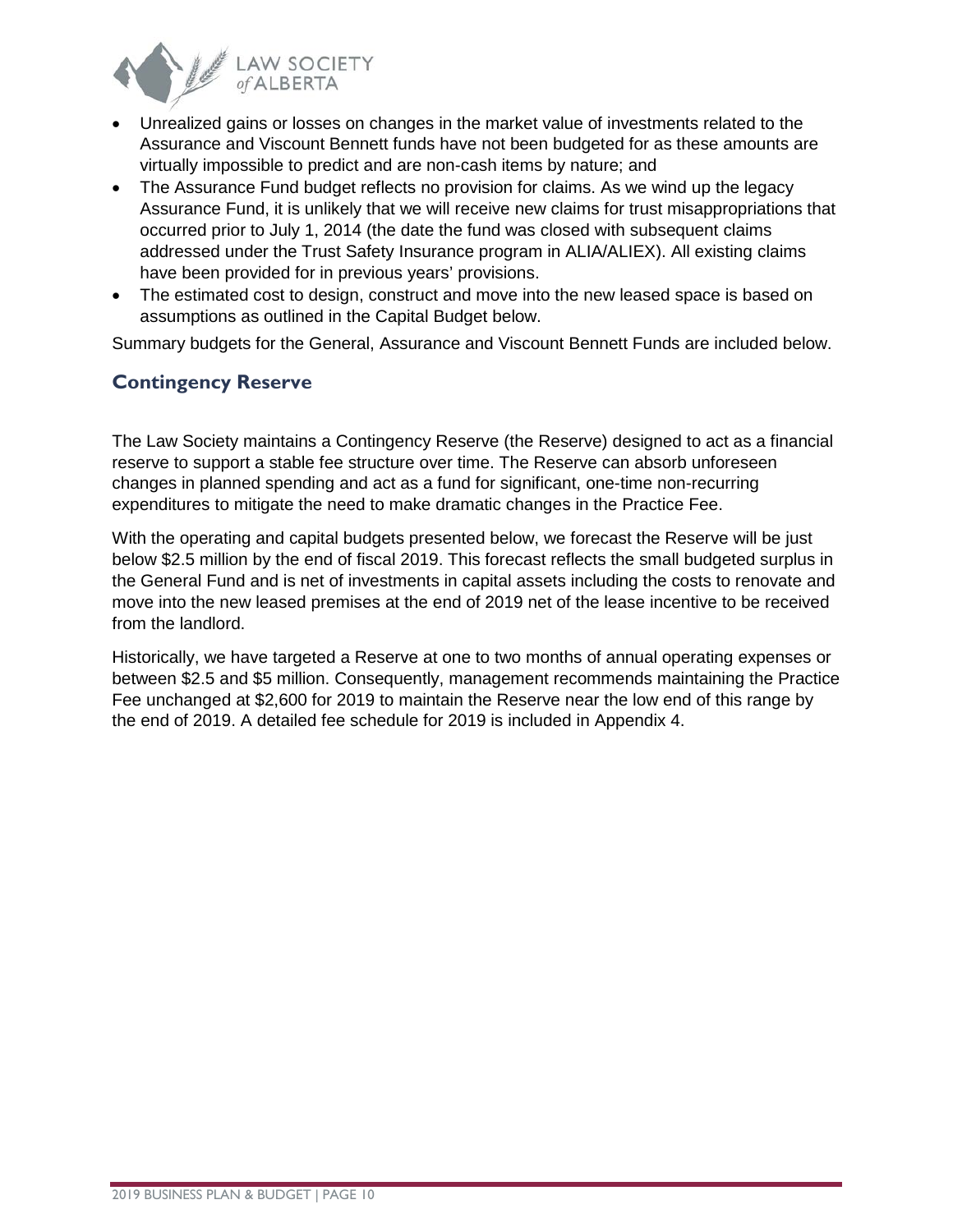

# **General Fund Budget**

<span id="page-12-0"></span>

|                            | Rounded to the nearest thousand \$ |                       |                         |        |                       |        |                                           |       |                                             |         |                                             |         |
|----------------------------|------------------------------------|-----------------------|-------------------------|--------|-----------------------|--------|-------------------------------------------|-------|---------------------------------------------|---------|---------------------------------------------|---------|
|                            |                                    | 2019<br><b>Budget</b> | 2018<br><b>Forecast</b> |        | 2018<br><b>Budget</b> |        | Variance<br>2019 Budget<br>to 2018 Budget |       | Variance<br>2019 Budget<br>to 2018 Forecast |         | Variance<br>2018 Forecast<br>to 2018 Budget |         |
| <b>Revenue</b>             |                                    |                       |                         |        |                       |        |                                           |       |                                             |         |                                             |         |
| Practice fees              | \$                                 | 27,860                | \$                      | 27,572 | \$                    | 27,301 | \$                                        | 560   | \$                                          | 289     | \$                                          | 271     |
| Management fees            |                                    | 3,180                 |                         | 3,852  |                       | 3,852  |                                           | (672) |                                             | (672)   |                                             |         |
| Investment income          |                                    | 100                   |                         | 100    |                       | 95     |                                           | 5     |                                             |         |                                             | 5       |
| Recovered costs            |                                    | 100                   |                         | 220    |                       | 100    |                                           |       |                                             | (120)   |                                             | 120     |
| Other                      |                                    | 160                   |                         | 182    |                       | 100    |                                           | 60    |                                             | (22)    |                                             | 82      |
| Total revenue              |                                    | 31,400                |                         | 31,926 |                       | 31,448 |                                           | (48)  |                                             | (526)   |                                             | 478     |
| <b>Expenses</b>            |                                    |                       |                         |        |                       |        |                                           |       |                                             |         |                                             |         |
| Regulation                 |                                    | 9,111                 |                         | 8,345  |                       | 9,189  |                                           | (79)  |                                             | 765     |                                             | (844)   |
| Professionalism and Policy |                                    | 4,474                 |                         | 3,829  |                       | 4,124  |                                           | 350   |                                             | 646     |                                             | (296)   |
| Governance                 |                                    | 2,052                 |                         | 2,046  |                       | 1,987  |                                           | 65    |                                             | 6       |                                             | 59      |
| Organizational support     |                                    | 12,198                |                         | 11,597 |                       | 12,416 |                                           | (218) |                                             | 601     |                                             | (819)   |
| <b>External funding</b>    |                                    | 3,588                 |                         | 3,162  |                       | 3,522  |                                           | 66    |                                             | 426     |                                             | (360)   |
| Total expenses             |                                    | 31,423                |                         | 28,979 |                       | 31,239 |                                           | 184   |                                             | 2,444   |                                             | (2,260) |
|                            |                                    |                       |                         |        |                       |        |                                           |       |                                             |         |                                             |         |
| <b>Surplus (Deficit)</b>   | \$                                 | (23)                  | \$                      | 2,947  | \$                    | 209    | \$                                        | (232) | \$                                          | (2,970) | \$                                          | 2,738   |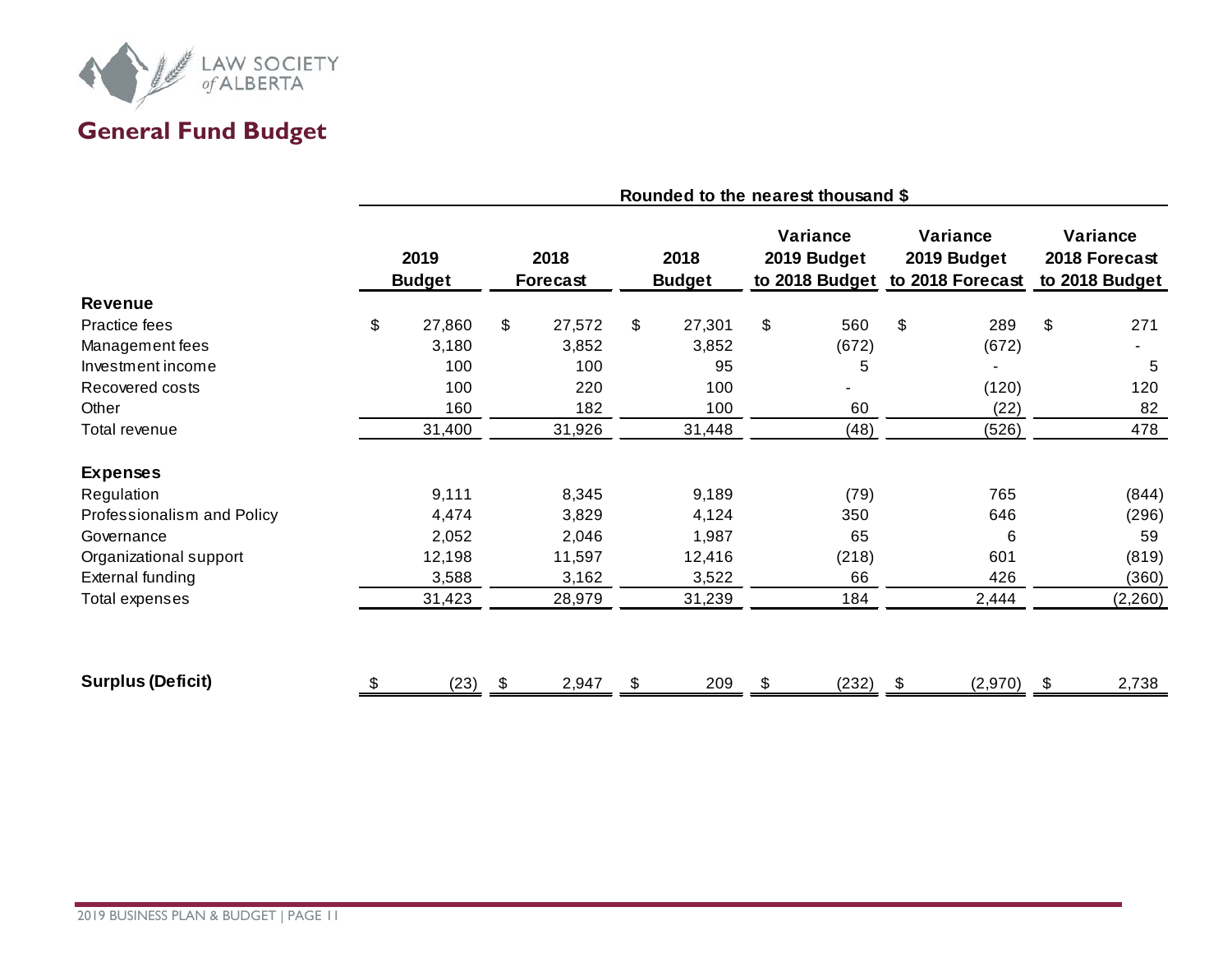

# **Assurance Fund Budget**

<span id="page-13-0"></span>

|                          | Rounded to the nearest thousand \$ |     |                         |     |                       |     |                                           |    |                                             |       |                                             |     |
|--------------------------|------------------------------------|-----|-------------------------|-----|-----------------------|-----|-------------------------------------------|----|---------------------------------------------|-------|---------------------------------------------|-----|
|                          | 2019<br><b>Budget</b>              |     | 2018<br><b>Forecast</b> |     | 2018<br><b>Budget</b> |     | Variance<br>2019 Budget<br>to 2018 Budget |    | Variance<br>2019 Budget<br>to 2018 Forecast |       | Variance<br>2018 Forecast<br>to 2018 Budget |     |
| <b>Revenue</b>           |                                    |     |                         |     |                       |     |                                           |    |                                             |       |                                             |     |
| Investment income        | \$                                 | 336 | \$                      | 401 | \$                    | 276 | \$                                        | 60 | -\$                                         | (65)  | - \$                                        | 125 |
| <b>Expenses</b>          |                                    |     |                         |     |                       |     |                                           |    |                                             |       |                                             |     |
| Organizational support   |                                    | 51  |                         | 51  |                       | 46  |                                           | 5  |                                             |       |                                             | 5   |
| Administration           |                                    | 168 |                         | 156 |                       | 156 |                                           | 12 |                                             | 12    |                                             |     |
| Counsel                  |                                    |     |                         | 120 |                       |     |                                           |    |                                             | (120) |                                             | 120 |
| Total expenses           |                                    | 219 |                         | 327 |                       | 202 |                                           | 17 |                                             | (108) |                                             | 125 |
|                          |                                    |     |                         |     |                       |     |                                           |    |                                             |       |                                             |     |
| <b>Surplus (Deficit)</b> |                                    | 117 | \$                      | 74  | \$.                   | 74  |                                           | 43 | \$                                          | 43    |                                             |     |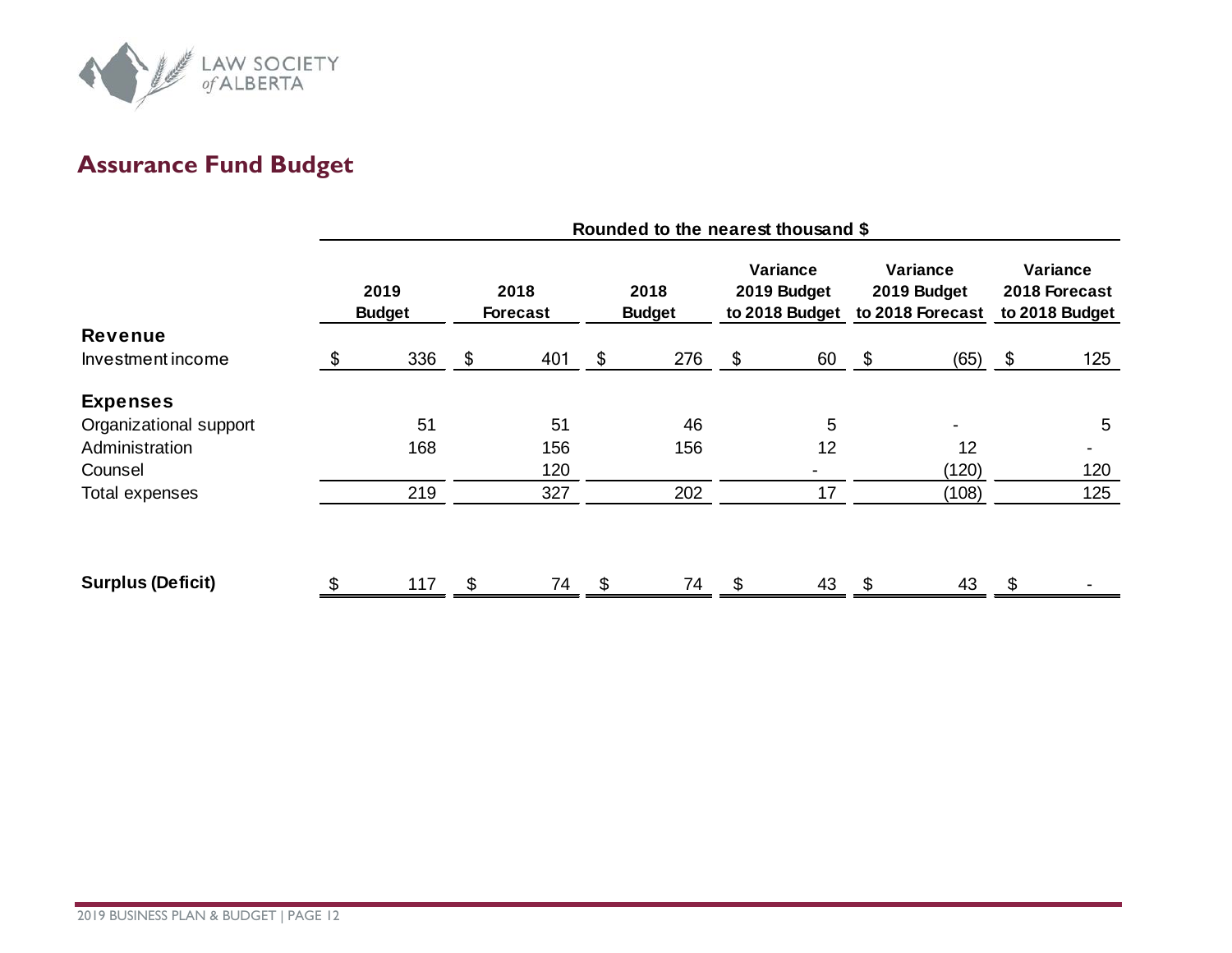

# **Viscount Bennett Fund Budget**

<span id="page-14-0"></span>

|                          | Rounded to the nearest thousand \$ |    |                         |    |                       |    |                                           |    |                                             |      |                                             |                 |
|--------------------------|------------------------------------|----|-------------------------|----|-----------------------|----|-------------------------------------------|----|---------------------------------------------|------|---------------------------------------------|-----------------|
|                          | 2019<br><b>Budget</b>              |    | 2018<br><b>Forecast</b> |    | 2018<br><b>Budget</b> |    | Variance<br>2019 Budget<br>to 2018 Budget |    | Variance<br>2019 Budget<br>to 2018 Forecast |      | Variance<br>2018 Forecast<br>to 2018 Budget |                 |
| <b>Revenue</b>           |                                    |    |                         |    |                       |    |                                           |    |                                             |      |                                             |                 |
| Investment income        | \$                                 | 86 | \$                      | 96 | \$                    | 66 | $\boldsymbol{\mathsf{S}}$                 | 20 | $\sim$                                      | (10) | \$                                          | 30              |
| <b>Expenses</b>          |                                    |    |                         |    |                       |    |                                           |    |                                             |      |                                             |                 |
| Organizational support   |                                    | 5  |                         | 5  |                       | 5  |                                           |    |                                             |      |                                             |                 |
| Scholarships             |                                    | 60 |                         | 60 |                       | 40 |                                           | 20 |                                             |      |                                             | 20              |
| <b>Total expenses</b>    |                                    | 65 |                         | 65 |                       | 45 |                                           | 20 |                                             |      |                                             | 20              |
| <b>Surplus (Deficit)</b> |                                    | 21 |                         | 31 |                       | 21 |                                           |    |                                             | (10) |                                             | 10 <sup>°</sup> |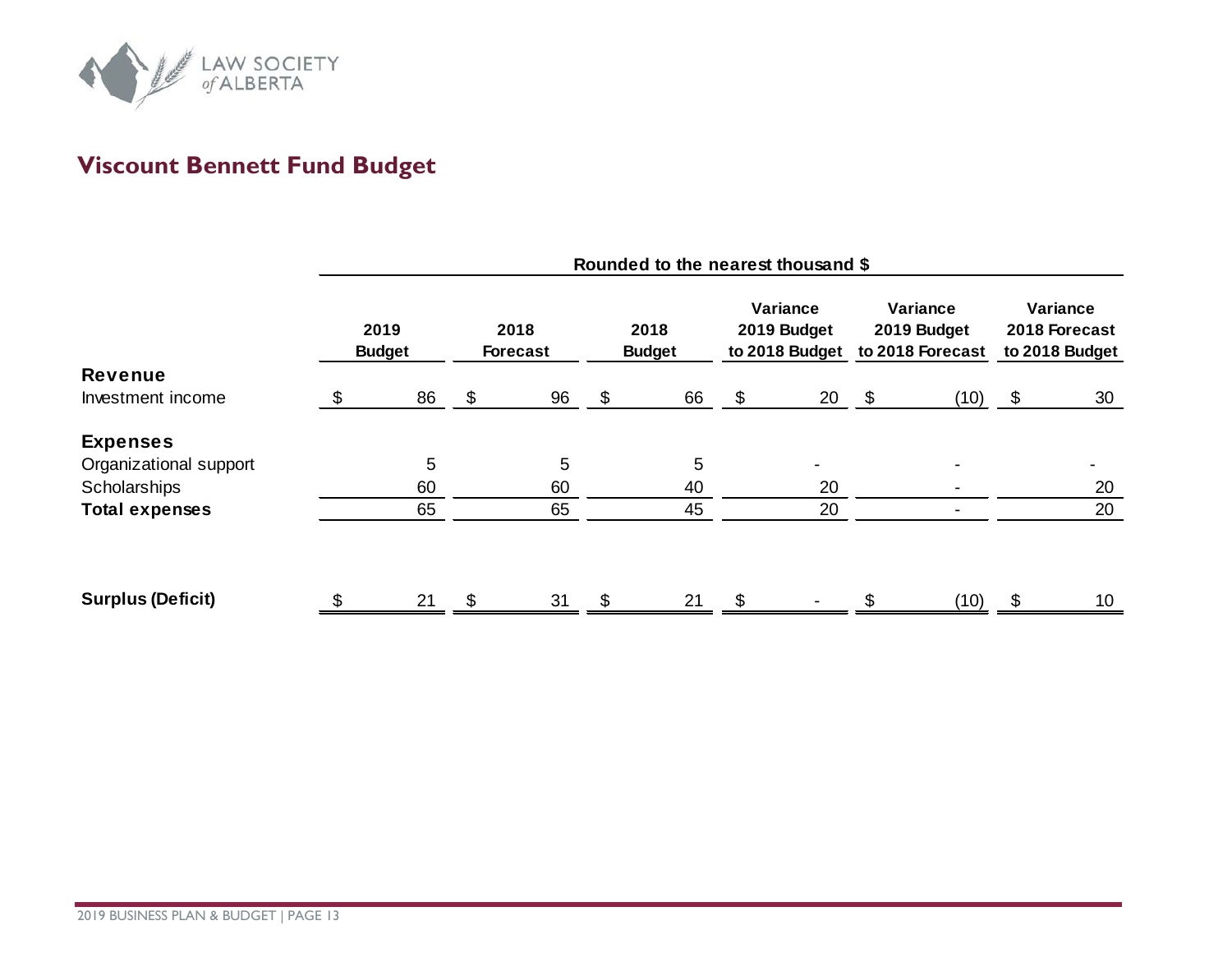

## <span id="page-15-0"></span>**Capital Budget**

The 2019 capital budget and a brief description of planned spending in specific areas is provided below. The fees proposed in this budget also fund the annual capital budget. The cost of capital assets (items such as computer equipment, improvements to our leased premises) are written off (or amortized) to operating expenses over the useful life of the asset category. For example, leased premises improvements are expensed evenly over the term of the applicable premises lease. The capital assets of the Law Society also support the operations of ALIA including housing the ALIA staff. The Law Society charges ALIA a management fee to recover a portion of the amortized cost of such assets as well as a portion of rent and other overhead costs.

The proposed 2019 Capital Budget is outlined in the table below:

|                                        |     | Budget 2019 | Forecast 2018 | Budget 2018   |
|----------------------------------------|-----|-------------|---------------|---------------|
| <b>Leased premises improvements</b>    | \$. | 8,674,000   | \$<br>10,000  | \$<br>235,000 |
| <b>Business systems and technology</b> |     |             |               |               |
| E-Business                             |     | 150,000     | 150,000       | 150,000       |
| <b>Enterprise Content Management</b>   |     | 200,000     | 200,000       | 200,000       |
| Equipment refresh and upgrades         |     | 100,000     | 50,000        | 50,000        |
| Business continuity and security       |     | 100,000     | 50,000        | 50,000        |
| Customer service technology upgrades   |     |             | 100,000       | 100,000       |
|                                        |     | 550,000     | 550,000       | 550,000       |
|                                        |     |             |               |               |
| Adjudicator training program materials |     | 62,000      | 62,000        | 50,000        |
|                                        |     |             |               |               |
|                                        |     | 9,286,000   | 622,000       | \$<br>835,000 |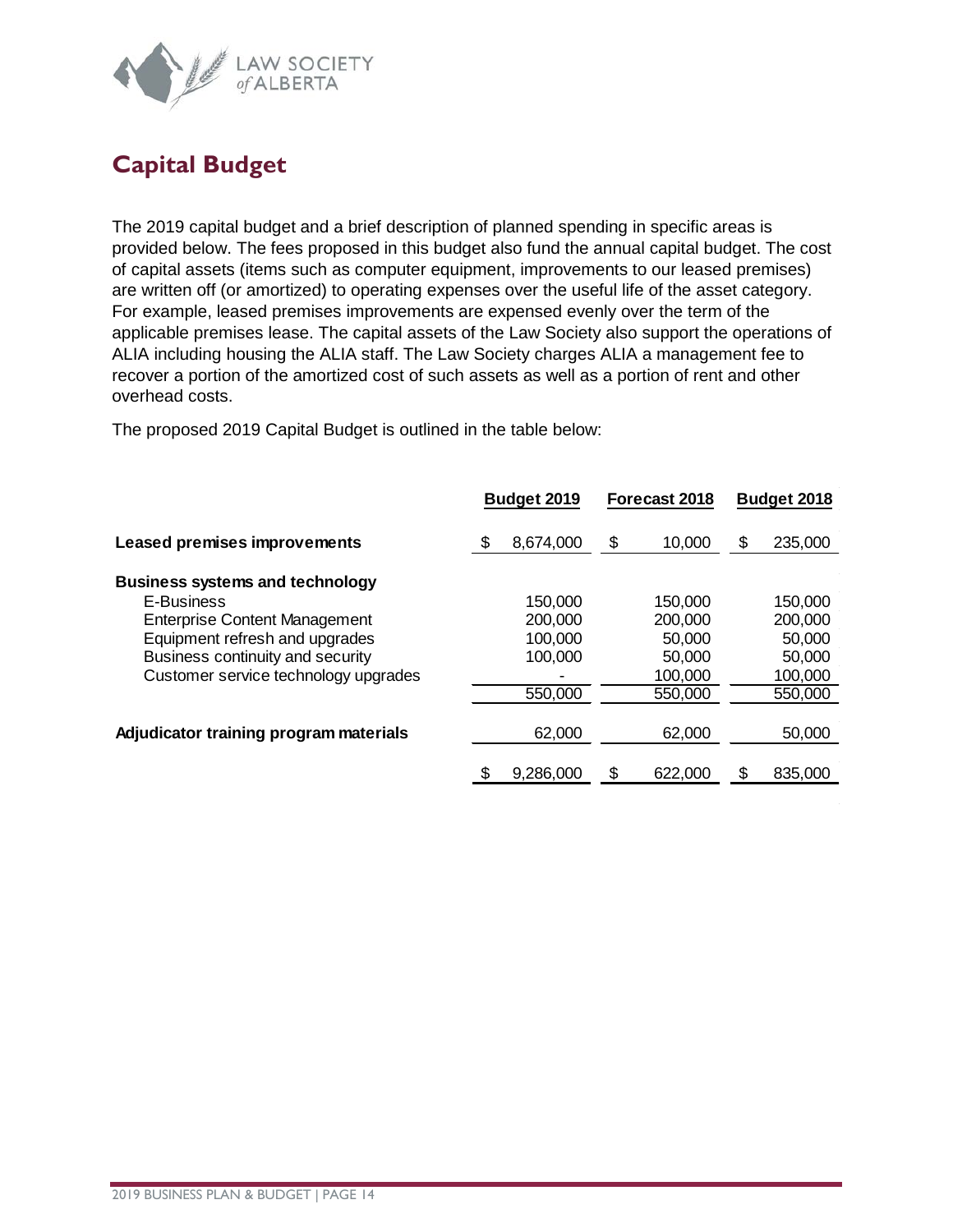

<span id="page-16-0"></span>



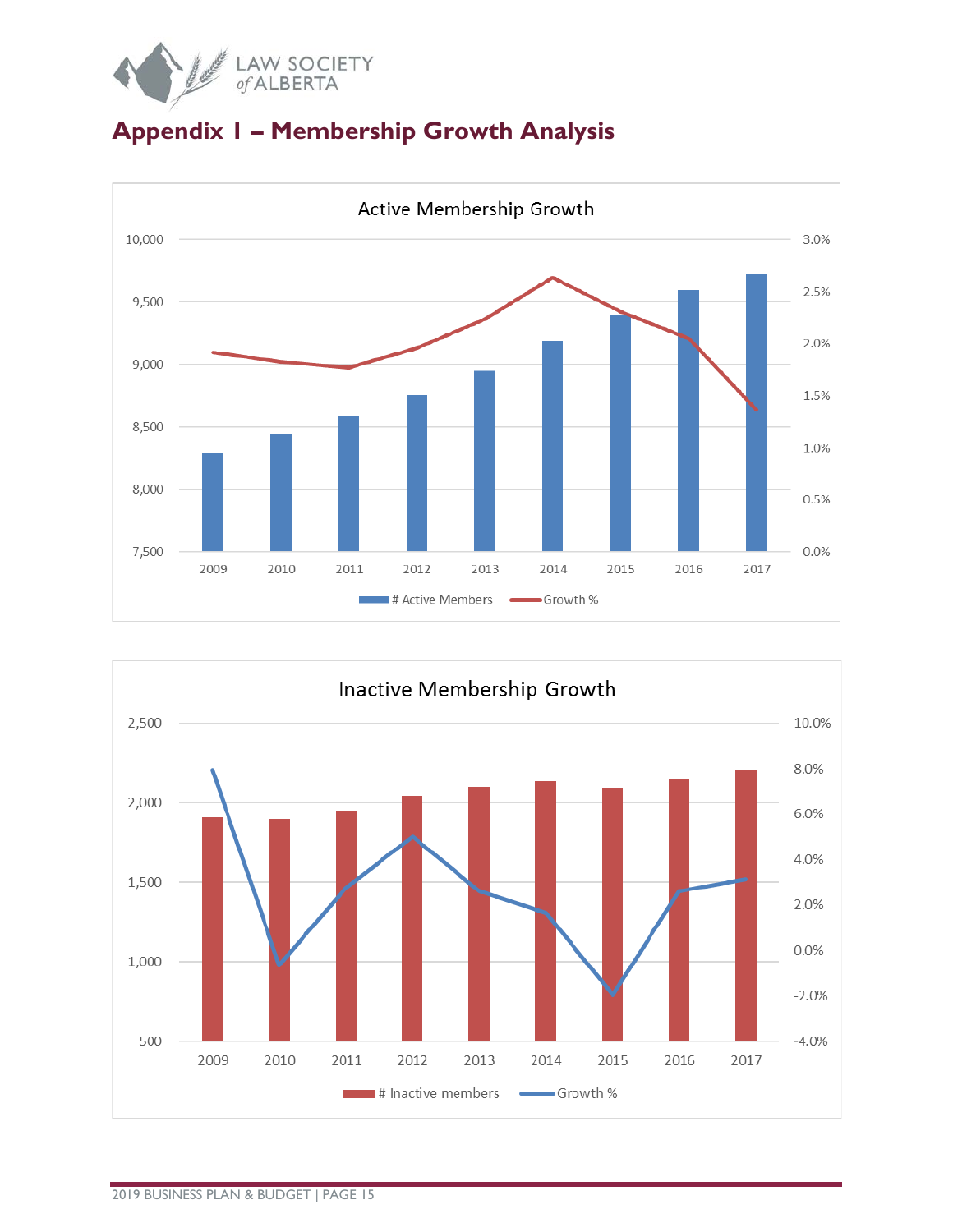



### <span id="page-17-0"></span>**Appendix 2 – Wage Cost of Market Increase Data**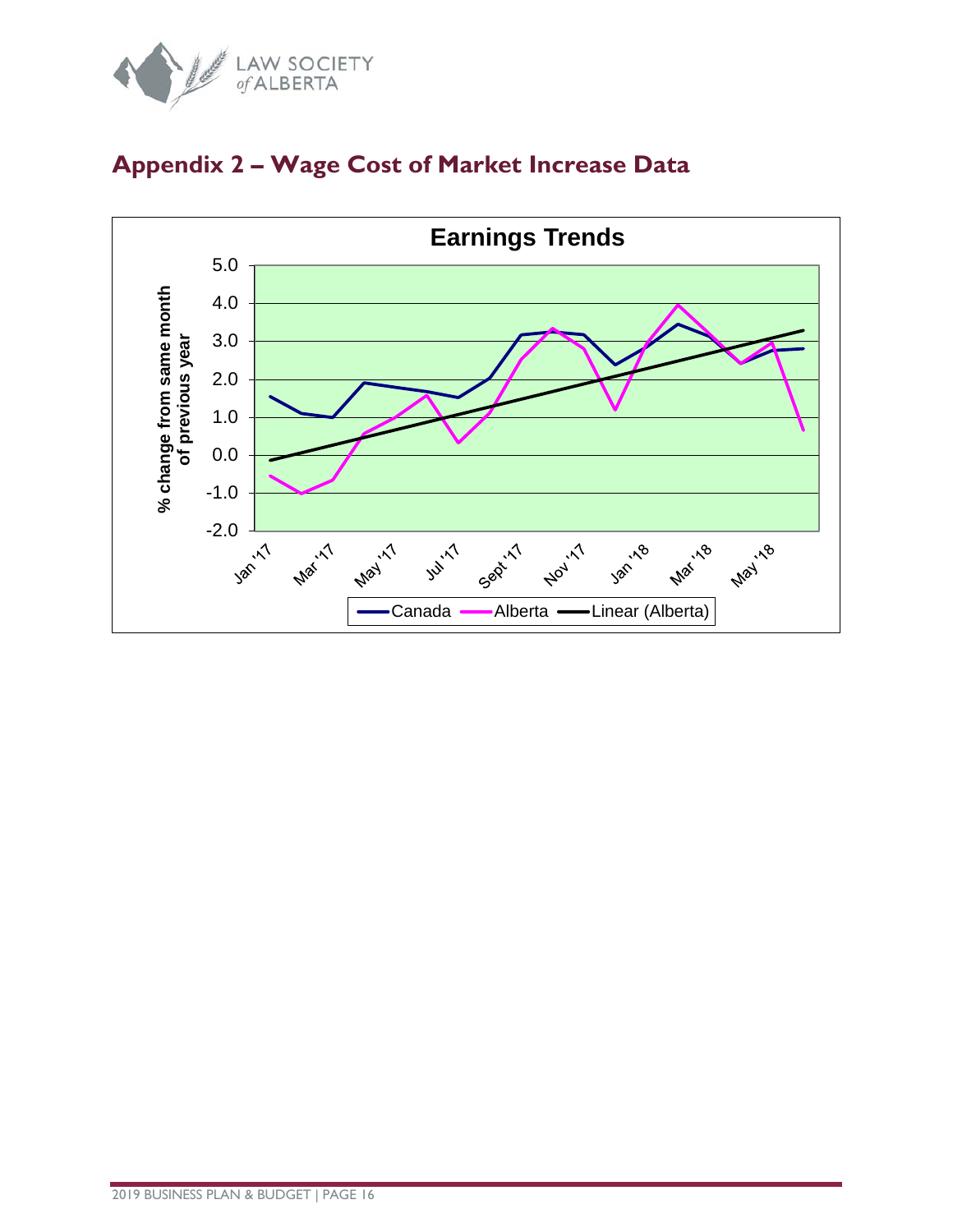

# <span id="page-18-0"></span>**Appendix 3 – Business Unit Descriptions**

#### **Regulation**

| <b>Business unit</b>         | FTE's | <b>Core activities</b>                                                                                                                                                                                                                                                                                                                                                                                                                                                                                                         |
|------------------------------|-------|--------------------------------------------------------------------------------------------------------------------------------------------------------------------------------------------------------------------------------------------------------------------------------------------------------------------------------------------------------------------------------------------------------------------------------------------------------------------------------------------------------------------------------|
| Investigations               | 9     | Provides<br>Counsel/Conduct,<br>investigative<br>services<br>to<br>$\bullet$<br>Membership<br>(new<br>applicants<br>and<br>principals),<br>Early<br>Intervention, and Trust Safety departments.<br>Investigates Trust Safety Insurance claims in the ALIA and<br>$\bullet$<br>ALIEX insurance program.                                                                                                                                                                                                                         |
| Membership                   | 11    | Administers applications for student-at-law, enrolment and<br>$\bullet$<br>inter-jurisdictional<br>reinstatement of<br>lawyers,<br>transfers,<br>professional corporations and limited liability partnerships.<br>Provides customer service including inquiries regarding lawyer<br>$\bullet$<br>status, address changes, certificates of standing, insurance<br>changes, and membership renewals.<br>Processes annual membership and insurance renewals for<br>about 9,600 active, 2,000 inactive, and 6,500 insured lawyers. |
| <b>Trust Safety</b>          | 8     | Supports lawyers in the proper management of client trust<br>accounts.<br>Administers, reviews, and analyses annual trust filings from<br>$\bullet$<br>Responsible Lawyers.<br>Through an outsourced service provider (PwC), analyzes trust<br>$\bullet$<br>transaction data and conducts trust audits as required.<br>Approves and administers the designation of Responsible<br>$\bullet$<br>Lawyers.                                                                                                                        |
| <b>Counsel &amp; Conduct</b> | 19    | Review, resolve (where possible), and investigate complaints,<br>$\bullet$<br>refer matters to Practice Management where appropriate, and<br>prosecute when necessary.<br>The Counsel team provides corporate counsel support to the<br>Law Society and ALIA.                                                                                                                                                                                                                                                                  |
| Custodianships               | 3     | Protects members of the public in the event their lawyer is<br>unable or not allowed to continue the practice of law.<br>Engages contract custodians to assume control of lawyers'<br>$\bullet$<br>practices when required.<br>Conducts simple custodianships.<br>Retains and manages the records and client files of lawyers'<br>$\bullet$<br>practices subject to custodianships.                                                                                                                                            |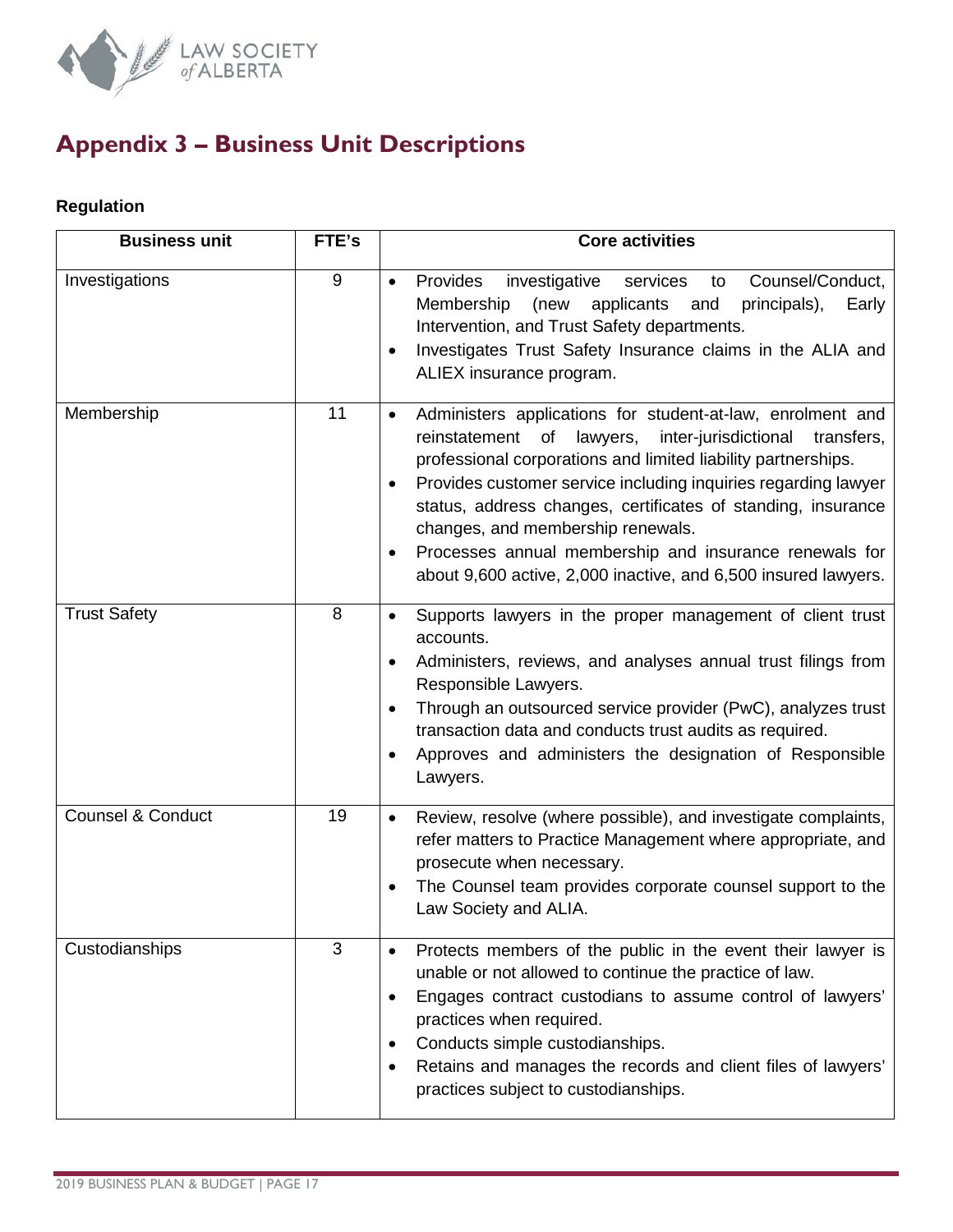

#### **Professionalism and Policy**

| <b>Business unit</b>       | FTE's           | <b>Core activities</b>                                                                                                                                                                                                                                                                                                                                                                                                                                                                                                                                                                                                                                                                                                                                                                                                                                                                                                                                                                                                                                                                                                      |
|----------------------------|-----------------|-----------------------------------------------------------------------------------------------------------------------------------------------------------------------------------------------------------------------------------------------------------------------------------------------------------------------------------------------------------------------------------------------------------------------------------------------------------------------------------------------------------------------------------------------------------------------------------------------------------------------------------------------------------------------------------------------------------------------------------------------------------------------------------------------------------------------------------------------------------------------------------------------------------------------------------------------------------------------------------------------------------------------------------------------------------------------------------------------------------------------------|
| Policy & Ethics            | 12              | Undertakes the policy work of the Law Society including<br>maintenance of the policy development inventory which sets<br>out the Bencher priorities on strategic, process, and potential<br>policy projects, maintenance of the administrative policy<br>inventory which sets out administrative policy projects; and<br>monitoring of the local, national, and international regulatory<br>environment to identify potential policy issues, questions, and<br>future policy projects to further the strategic goals of the Law<br>Society.<br>The Practice Advisor program included in this area is delivered<br>by staff lawyers who provide confidential advice to Alberta<br>lawyers with respect to ethical, practice management, and<br>stress-of-practice issues. This group also advises and assists<br>the Benchers and Law Society staff on professionalism issues<br>and the Code of Professional Conduct.<br>Administers the Continuing Professional Development<br>$\bullet$<br>program.<br>Includes the offices of the Indigenous Initiatives and the<br>$\bullet$<br>Equity, Diversity & Inclusion Liaisons. |
| <b>Practice Management</b> | $6\phantom{1}6$ | Delivers proactive early intervention programs through<br>$\bullet$<br>initiatives such as the Responsible Lawyer program.<br>Directly supports loss prevention initiatives undertaken by<br>ALIA.                                                                                                                                                                                                                                                                                                                                                                                                                                                                                                                                                                                                                                                                                                                                                                                                                                                                                                                          |
| Early Intervention         | 11              | Develops and delivers programs that identify practitioners in<br>risky situations and streams them into remedial programs<br>before more serious conduct situations arise.<br>Directly supports loss prevention initiatives undertaken by<br>ALIA.                                                                                                                                                                                                                                                                                                                                                                                                                                                                                                                                                                                                                                                                                                                                                                                                                                                                          |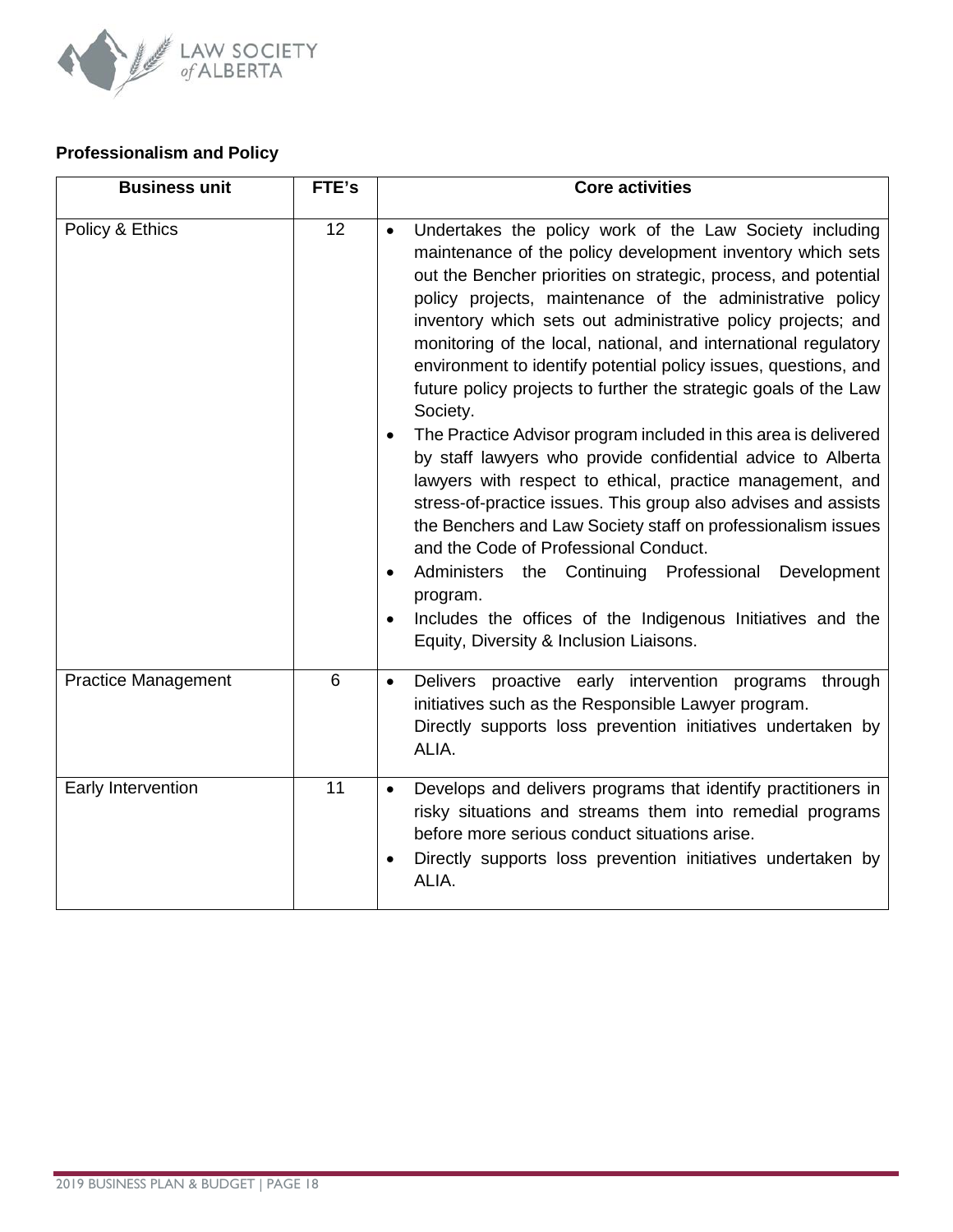

#### **Governance**

| <b>Business unit</b> | FTE's | <b>Core activities</b>                                                                                                   |
|----------------------|-------|--------------------------------------------------------------------------------------------------------------------------|
| Secretariat          |       | Contains the offices of the Executive Director and the Director<br>of Regulation and Deputy Executive Director.          |
| Governance           |       | Provides governance support and services to the Benchers,<br>the ALIEX Advisory Board and the committees of both boards. |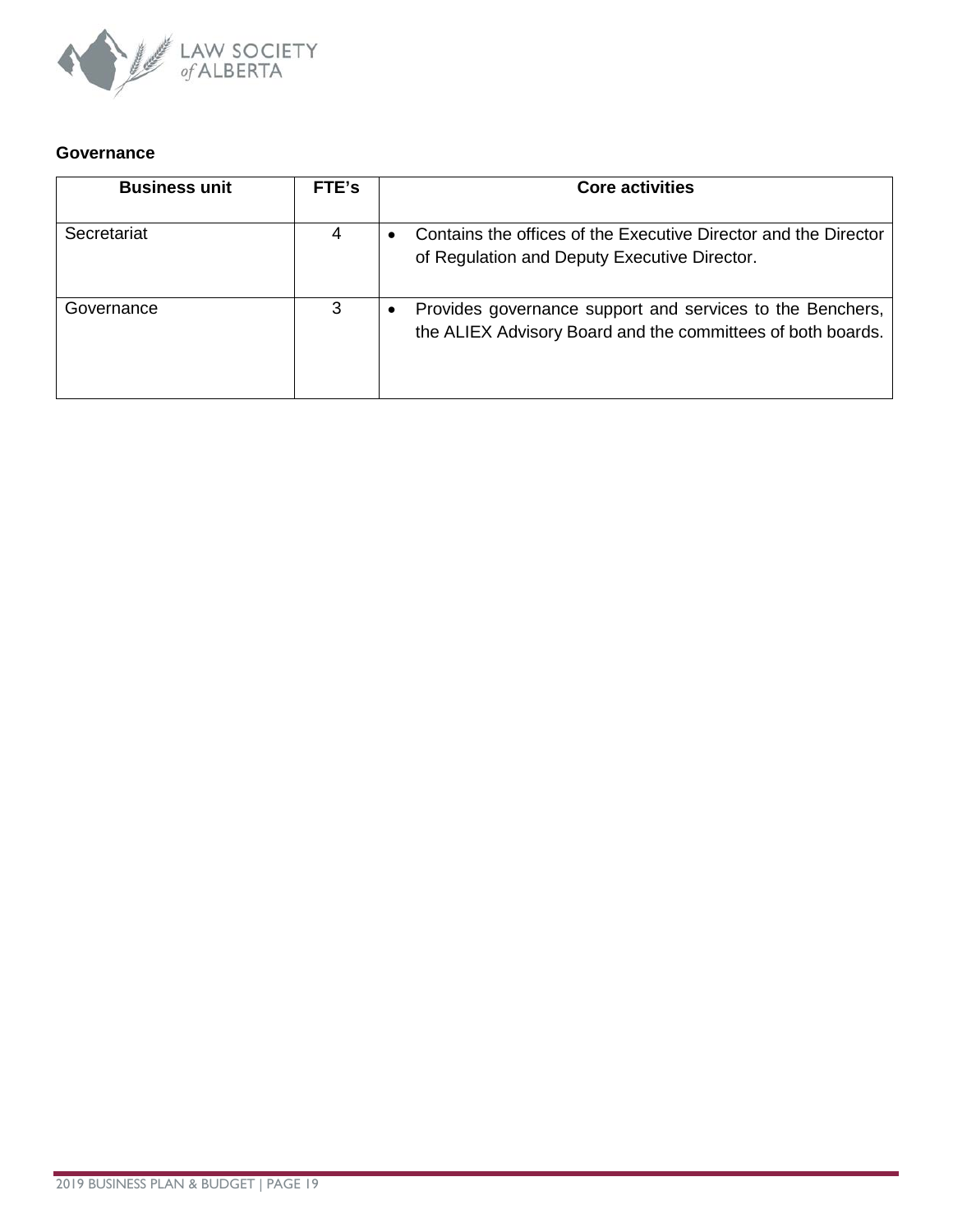

#### **Organizational Support[2](#page-21-0)**

| <b>Business unit</b>                       | FTE's          | <b>Core activities</b>                                                                                                                                                                                                                                                                                                                                                                                                                                                                                                                                    |
|--------------------------------------------|----------------|-----------------------------------------------------------------------------------------------------------------------------------------------------------------------------------------------------------------------------------------------------------------------------------------------------------------------------------------------------------------------------------------------------------------------------------------------------------------------------------------------------------------------------------------------------------|
| <b>Human Resources</b>                     | $\overline{3}$ | Provides advice and guidance in the effective recruitment and<br>$\bullet$<br>retention of employees who ultimately possess the necessary<br>skills, characteristics, and qualifications needed to achieve<br>strategic and operational objectives.                                                                                                                                                                                                                                                                                                       |
| Office<br>&<br>Customer<br><b>Services</b> | $\overline{7}$ | A centralized customer service function was introduced in 2018 to<br>$\bullet$<br>provide "one stop," user-friendly and high-quality customer<br>service. The customer service group strives for efficient resolution<br>of most frontline contacts allowing for overall improvements in<br>operational effectiveness and efficiency.<br>Manages our office premises, including our meeting facilities.<br>Operates our document production facility that provides information<br>materials, particularly for our regulatory and adjudication activities. |
| <b>Information Management</b>              | 5              | Securely manages all the information, in physical and electronic<br>$\bullet$<br>form, that is collected and generated by the organization, including<br>internally-generated records and records collected from lawyers<br>through our regulatory processes.                                                                                                                                                                                                                                                                                             |
| Finance & Accounting                       | 8              | Provides financial management, reporting, budgeting, payroll, and<br>$\bullet$<br>cash management services to the Law Society, ALIA and ALIEX.<br>Provides accounting services to CPLED.<br>$\bullet$                                                                                                                                                                                                                                                                                                                                                     |
| <b>Business Technology</b>                 | 5              | Designs and maintains the information technology infrastructure<br>$\bullet$<br>required to carry out the regulatory work of the Law Society and<br>including<br>our membership and financial<br>ALIA<br>business<br>applications, remote access, electronic collaboration tools,<br>computer hardware, and overall systems security.<br>Provides project management and business process expertise to<br>the many change projects currently underway.                                                                                                    |
| <b>Tribunal Office</b>                     | 3              | Coordinates and supports adjudication proceedings.<br>$\bullet$<br>Designs and delivers adjudicator training.<br>$\bullet$                                                                                                                                                                                                                                                                                                                                                                                                                                |
| Communications                             | 5              | Develops communications tools and techniques to inform key<br>$\bullet$<br>external and internal stakeholders.<br>Provides strategic communications advice to the Benchers and<br>٠<br>Law Society and ALIA management.                                                                                                                                                                                                                                                                                                                                   |

Including 2 FTE's for summer students planned for 2019, the Law Society's total planned FTE count for 2019 is 124.

<span id="page-21-0"></span> $2$  Except for the Tribunal Office, all the Organizational Support business units provide services to the Law Society, ALIA and ALIEX.